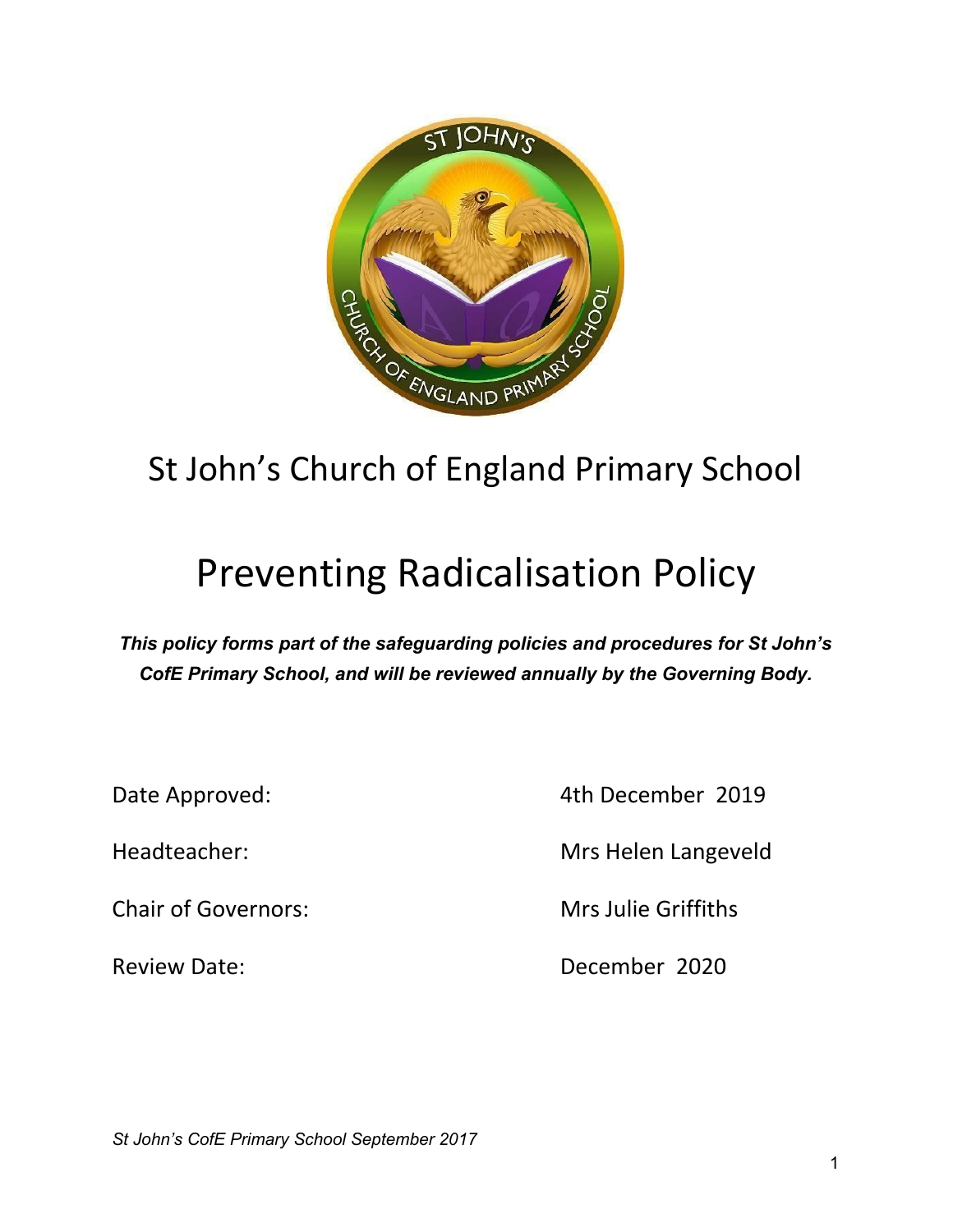# **Love, Respect, Value**

## **St John's is committed to high expectations for all and to embracing equality.**

#### **Purpose:**

This 'Preventing Radicalisation Policy' is part of our commitment to keeping children safe. Since the 'Education and Inspections Act 2006' schools have a duty to promote community cohesion. Over the last few years' global events have led to a growth of extremist viewpoints, including advocacy of violent extremism. Schools have an important part to play in both educating children and young people about extremism and recognising when pupils start to become radicalised. In March 2015 new statutory duties were placed on schools by the 'Counter Terrorism and Security Act,' (2015) which means they must work to prevent children being drawn into extremism. Safeguarding children from all risks of harm is an important part of a school's work and protecting them from extremism is one aspect of that.

#### **Equality Values At St John's Church of England Primary School**

- To create a secure, safe and accessible learning environment where all our children, including in particular those with protected characteristics as defined by the Equality Act, have access to a quality provision, feel valued and confident, and in consequence are more likely to flourish. and make the best progress possible
- To create an enriching curriculum where all our children, including in particular those with protected characteristics as defined by the Equality Act, have access to and contribute to a quality provision, feeling valued, and in consequence are more likely to flourish and make the best progress possible.
- To include and value the contribution of all families to our understanding of equality and diversity
- To create an environment which models positive non-stereotyping about gender roles and diverse family structures, diverse ethnic and cultural groups and disabled people
- To make inclusion a thread that runs through all of the activities of the school community and foster good relations between all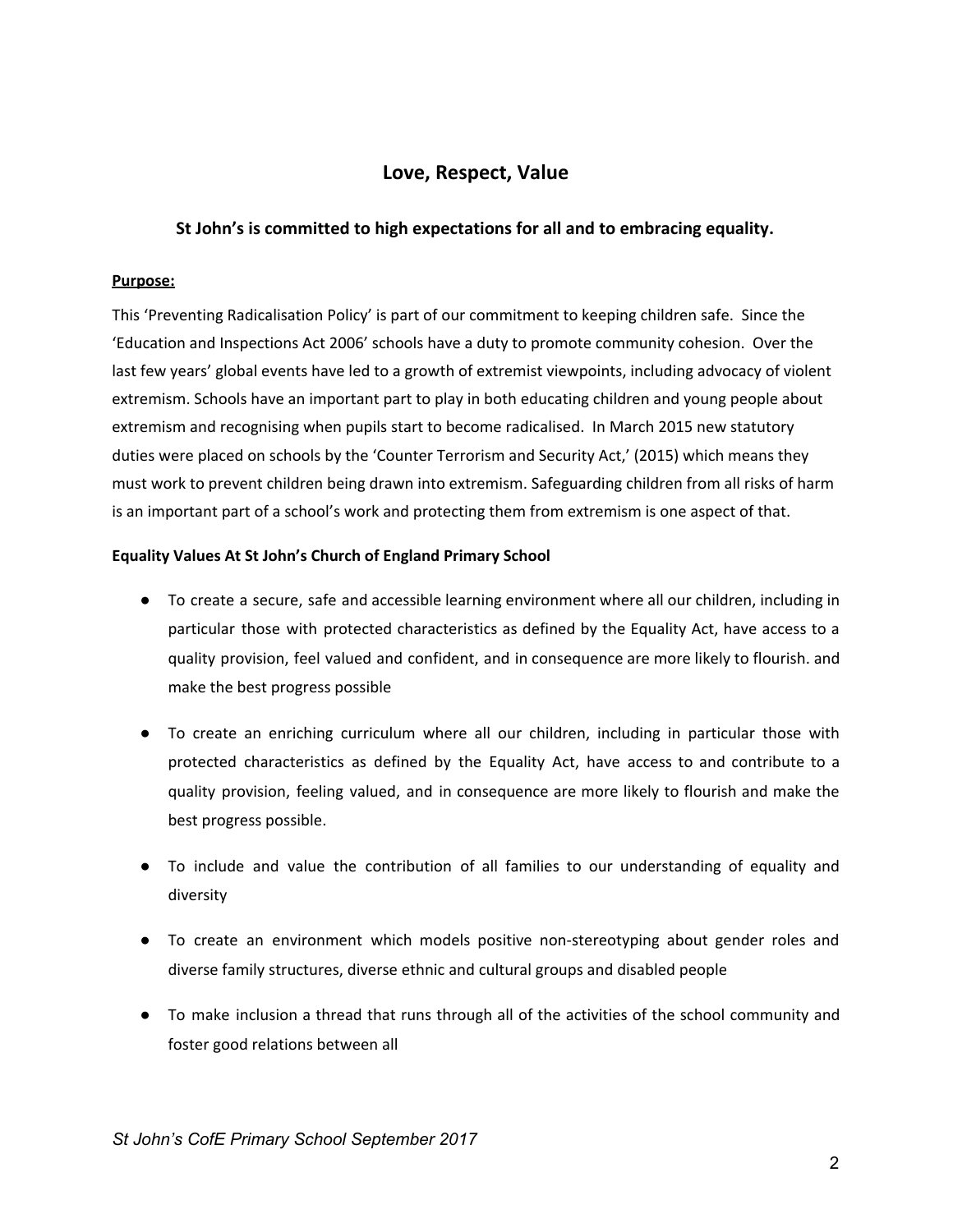#### **Aims:**

The main aims of this policy are to ensure that staff are fully engaged in being vigilant about radicalisation; that they overcome professional disbelief that such issues will not happen here and ensure that we work alongside other professional bodies and agencies to ensure that our pupils are safe from harm.

The St John's C of E 'Preventing Radicalisation Policy is intended to provide a framework for dealing with issues relating to vulnerability, radicalisation and exposure to extreme views. We recognise that we are well placed to be able to identify safeguarding issues and this policy clearly sets out how the school will deal with such incidents and identifies how the curriculum and ethos underpin our actions.

#### **Objectives:**

- All governors, teachers, teaching assistants and non-teaching staff will have an understanding of what radicalisation and extremism are and why we need to be vigilant in school.
- All governors, teachers, teaching assistants and non-teaching staff will know what the school policy is on tackling extremism and radicalisation and will follow the policy guidance swiftly when issues arise.
- All pupils (age related) will understand the dangers of radicalisation and exposure to extremist views; building resilience against these and knowing what to do if they experience them.
- All parents/carers and pupils will know that the school has policies in place to keep pupils safe from harm and that the school regularly reviews its systems to ensure they are appropriate and effective.

#### **Roles and Responsibilities**

#### **Role of the Governing Body**

It is the role of the governing body to ensure that the school meets its statutory duties with regard to preventing radicalisation. The nominated safeguarding governor, Libby Grundy, will liaise with the Head Teacher and other staff about issues to do with protecting children from radicalisation.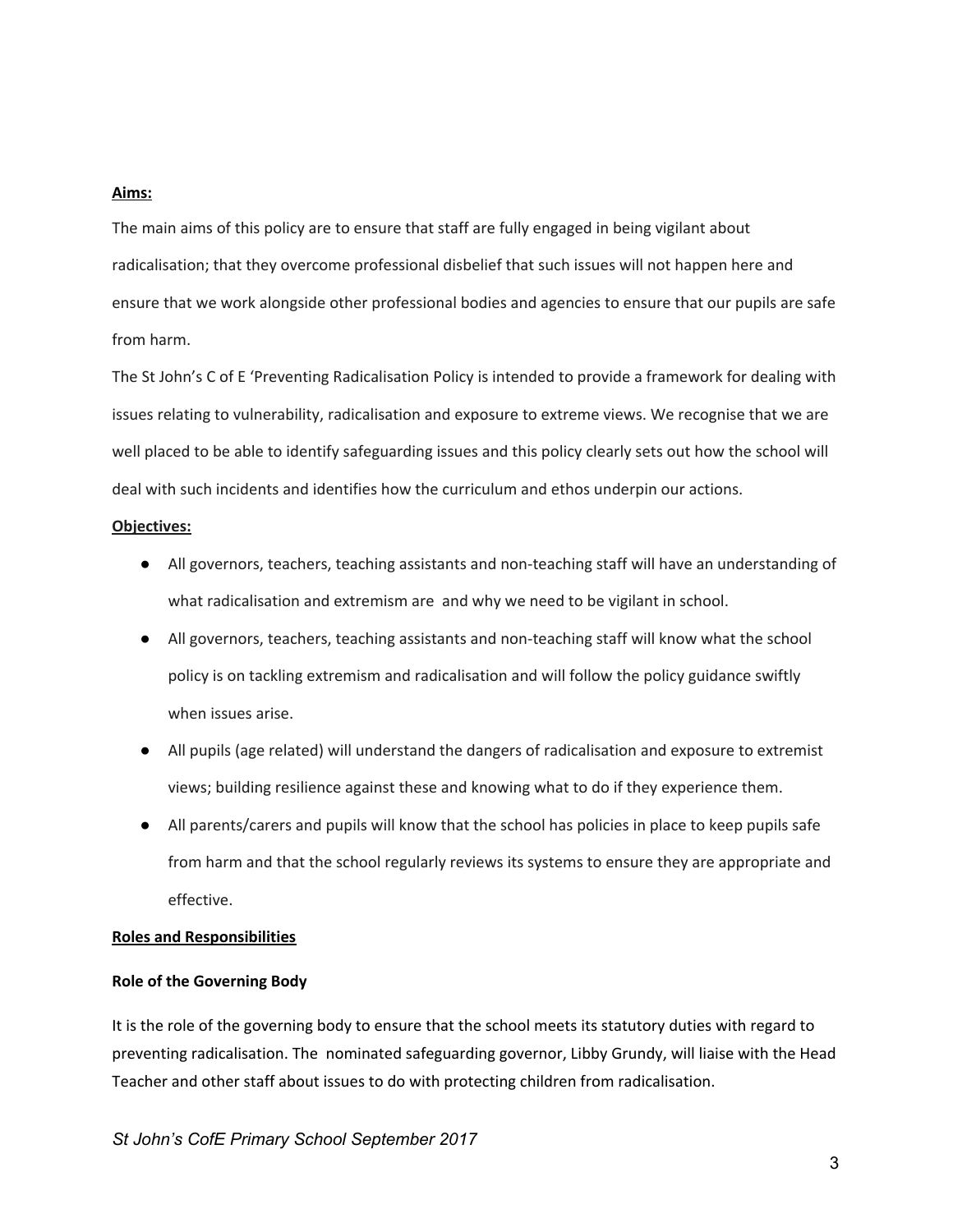#### **Role of the Headteacher**

It is the role of the Headteacher to:

- ensure that the school and its staff respond to preventing radicalisation on a day-to-day basis,
- ensure that the school's curriculum addresses the issues involved in radicalisation
- ensure that staff conduct is consistent with preventing radicalisation.

#### **Role of Designated Safeguarding Lead (Headteacher: Helen Langeveld)**

It is the role of the designated safeguarding lead to:

• ensure that staff understand the issues of radicalisation, are able to recognise the signs of vulnerability or radicalisation and know how to refer their concerns

• receive safeguarding concerns about children and young people who may be vulnerable to the risk of radicalisation or are showing signs of radicalisation

- make referrals to appropriate agencies with regard to concerns about radicalisation
- liaise with partners, including the local authority and the police
- report to the governing body on these matters.

#### **Role of Staff**

It is the role of staff to understand the issues of radicalisation and know how to refer their concerns.

(See below)

#### **Curriculum**

We are committed to ensuring that our pupils are offered an enriching curriculum that aims to prepare them for life in modern Britain. We encourage our pupils to be inquisitive learners who are open to new experiences and are tolerant of others.

St John's C of E School is a learning based community with a Christian ethos at its core. Our values support the development of the whole child supporting them to become responsible and moral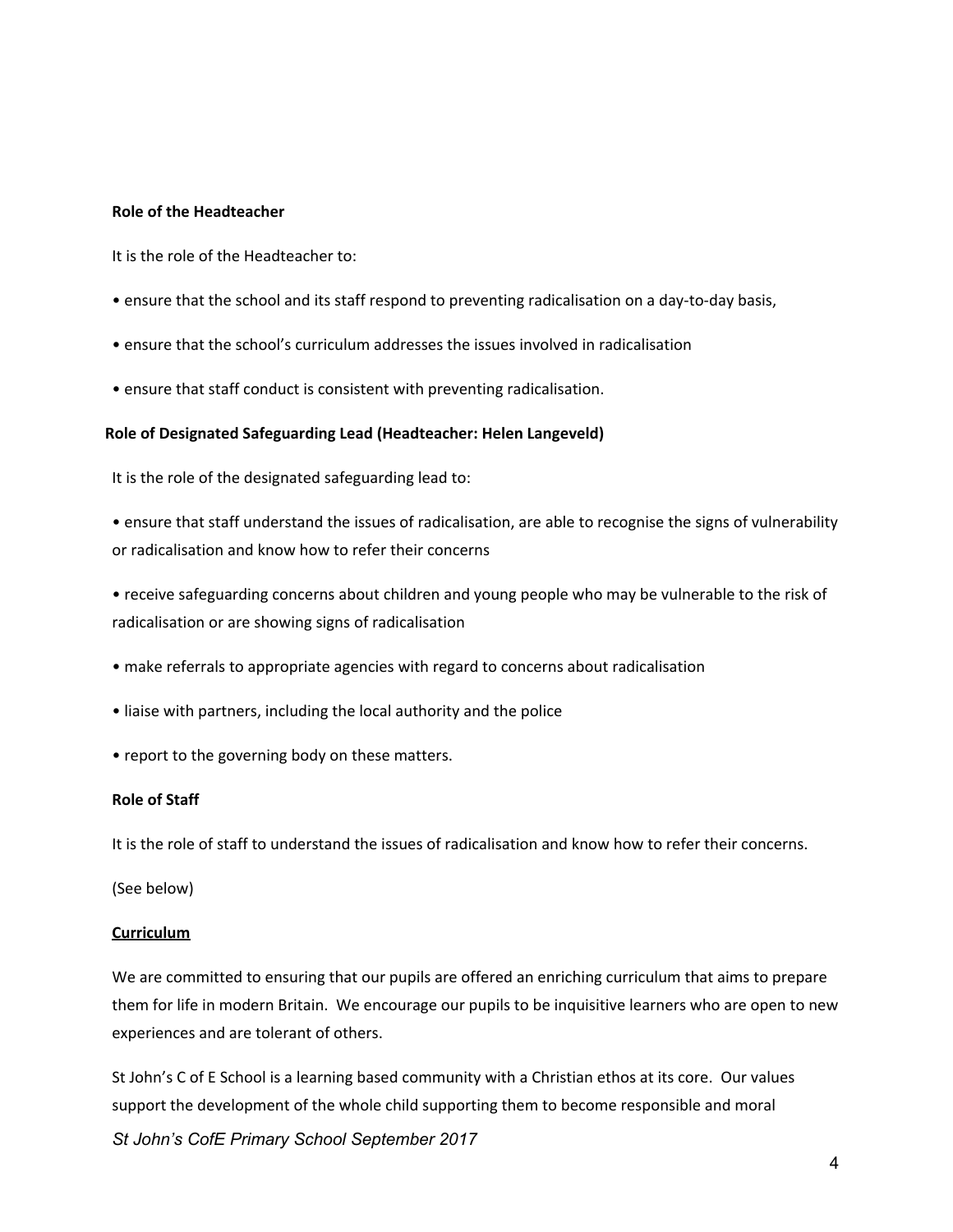members of the community, to make healthy lifestyle choices and to become creative and inquisitive life-long learners. Through education inside and outside the classroom, the school will promote British values and prepare children for life in modern Britain.

### **Embracing Prevent Topics**

The engaging and rich curriculum at St John's C of E school, our Christian based but multi-faith RE Programme of Study, our values-based whole school behaviour system will all support key Prevent topics. At St John's C of E School Teaching and Learning will embrace, where appropriate, the following topics relating to PREVENT.

| Coverage    | Prevent topic                                                                                                                                                                                                                                                                                       |
|-------------|-----------------------------------------------------------------------------------------------------------------------------------------------------------------------------------------------------------------------------------------------------------------------------------------------------|
| Core topics | <b>Building resilience</b><br>values<br>making choices<br>respect for others<br>challenging views<br>persuasion and influence<br>resolving conflict<br>stereotyping<br>Living in Britain<br>British values and culture<br>Rights and responsibilities<br>Freedom of speech<br>Equality<br>Democracy |
|             | Mutual respect<br>Individual liberty<br>Rule of law<br>Tolerance of others' beliefs and faiths<br>Community                                                                                                                                                                                         |
|             | What is community?<br>My community<br>The local community<br>Tolerance and understanding<br>Diversity<br>The global community                                                                                                                                                                       |
|             | <b>Global conflict</b><br>Migration<br>Asylum<br>Community cohesion                                                                                                                                                                                                                                 |
|             | Digital awareness<br>Staying safe<br>internet<br>social media                                                                                                                                                                                                                                       |

*St John's CofE Primary School September 2017*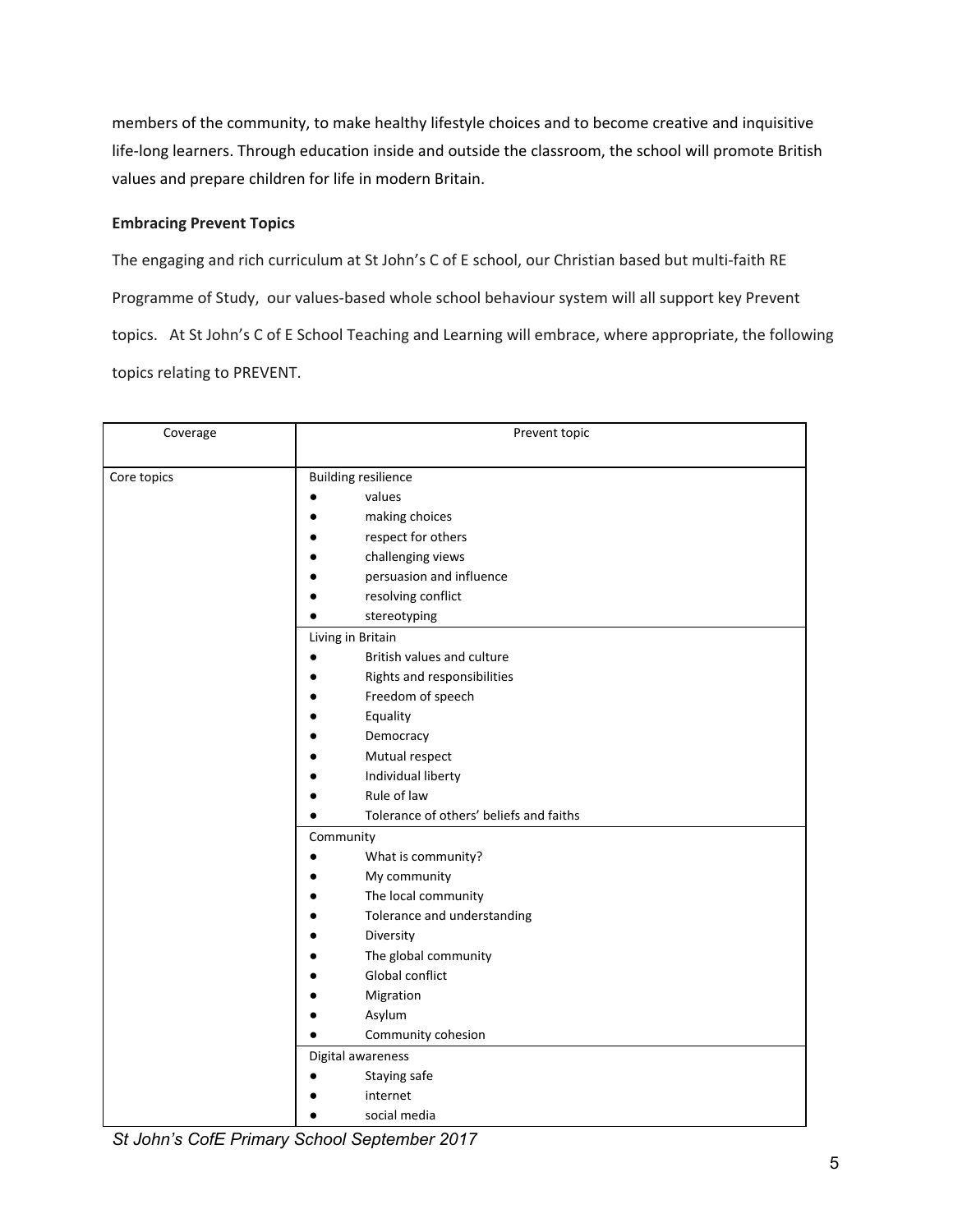|                         | social networking patterns<br>٠                                            |  |  |
|-------------------------|----------------------------------------------------------------------------|--|--|
|                         | social networking pressures                                                |  |  |
|                         | Media                                                                      |  |  |
|                         | Power of the press                                                         |  |  |
|                         | Propaganda - defining, spotting and analysing                              |  |  |
|                         | Conspiracy theory                                                          |  |  |
|                         | Staying safe                                                               |  |  |
|                         | Extremism                                                                  |  |  |
|                         | What is extremism?                                                         |  |  |
|                         | Extremist ideologies/groups                                                |  |  |
|                         | Radicalisation                                                             |  |  |
|                         | Threats and freedom from harm                                              |  |  |
|                         | Staying safe in society                                                    |  |  |
| <b>SRE SoW</b>          | <b>FGM</b>                                                                 |  |  |
|                         |                                                                            |  |  |
|                         | Sexual exploitation                                                        |  |  |
|                         |                                                                            |  |  |
| <b>RE SoW</b>           | World faiths                                                               |  |  |
|                         |                                                                            |  |  |
| <b>Extension topics</b> | Islam - furthering knowledge and understanding, exploring the term `jihad` |  |  |
|                         | Support for parents                                                        |  |  |
|                         |                                                                            |  |  |
|                         | Support for high risk students                                             |  |  |
|                         |                                                                            |  |  |
|                         | Support for friends of students who have travelled to Syria                |  |  |
|                         |                                                                            |  |  |

## **Internet Safety**

The internet provides children and young people with access to a wide-range of content, some of which is harmful. Extremists use the internet, including social media, to share their messages. The filtering systems used in our school blocks inappropriate content, including extremist content. Pupils are trained to alert staff if inappropriate materials appear on their screens.

#### **Staff Training**

Staff will be given training through INSET opportunities in school to help them understand the issues of radicalisation, are able to recognise the signs of vulnerability or radicalisation and know how to refer their concerns. This information also forms part of induction safeguarding training. Staff are updated as necessary in weekly safeguarding briefings.

#### **Safer Recruitment**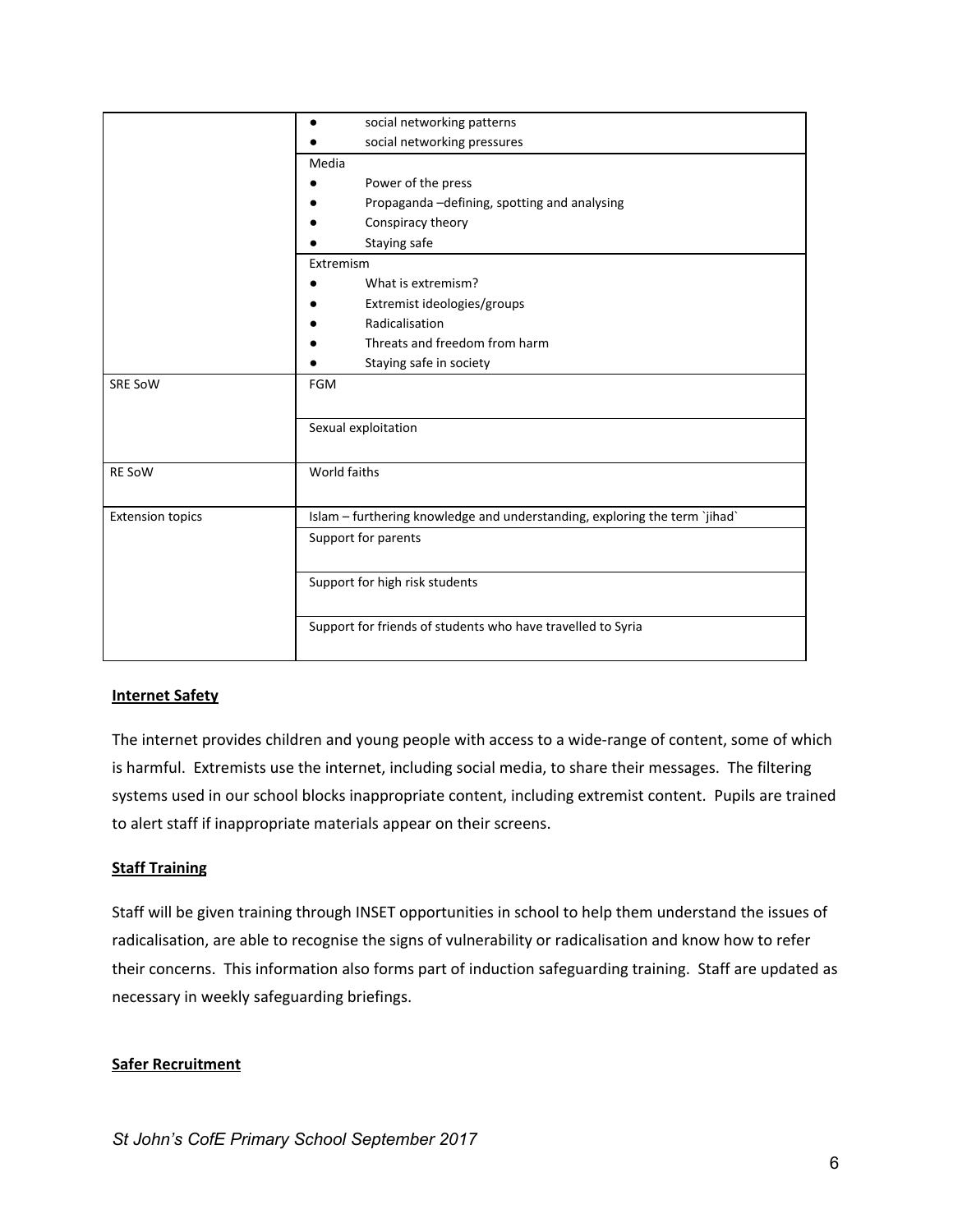We ensure that the staff we appoint to the school are suitable, our recruitment procedures are rigorous and we follow the statutory guidance published in part 3 of Keeping Children Safe in Education (2015). Vetting and barring checks are undertaken on relevant people, including governors and volunteers.

#### **Visitors**

Visitors to the school are made aware of our safeguarding policies and are given information about what to do if they are concerned about any aspect of a child's welfare.

#### **Signs of Vulnerability**

There are no known definitive indicators that a young person is vulnerable to radicalisation, but there are a number of signs that together increase the risk.

Signs of vulnerability include:

- underachievement
- being in possession of extremist literature
- poverty
- social exclusion
- traumatic events
- global or national events
- religious conversion
- change in behaviour
- extremist influences
- conflict with family over lifestyle
- confused identity
- victim or witness to race or hate crimes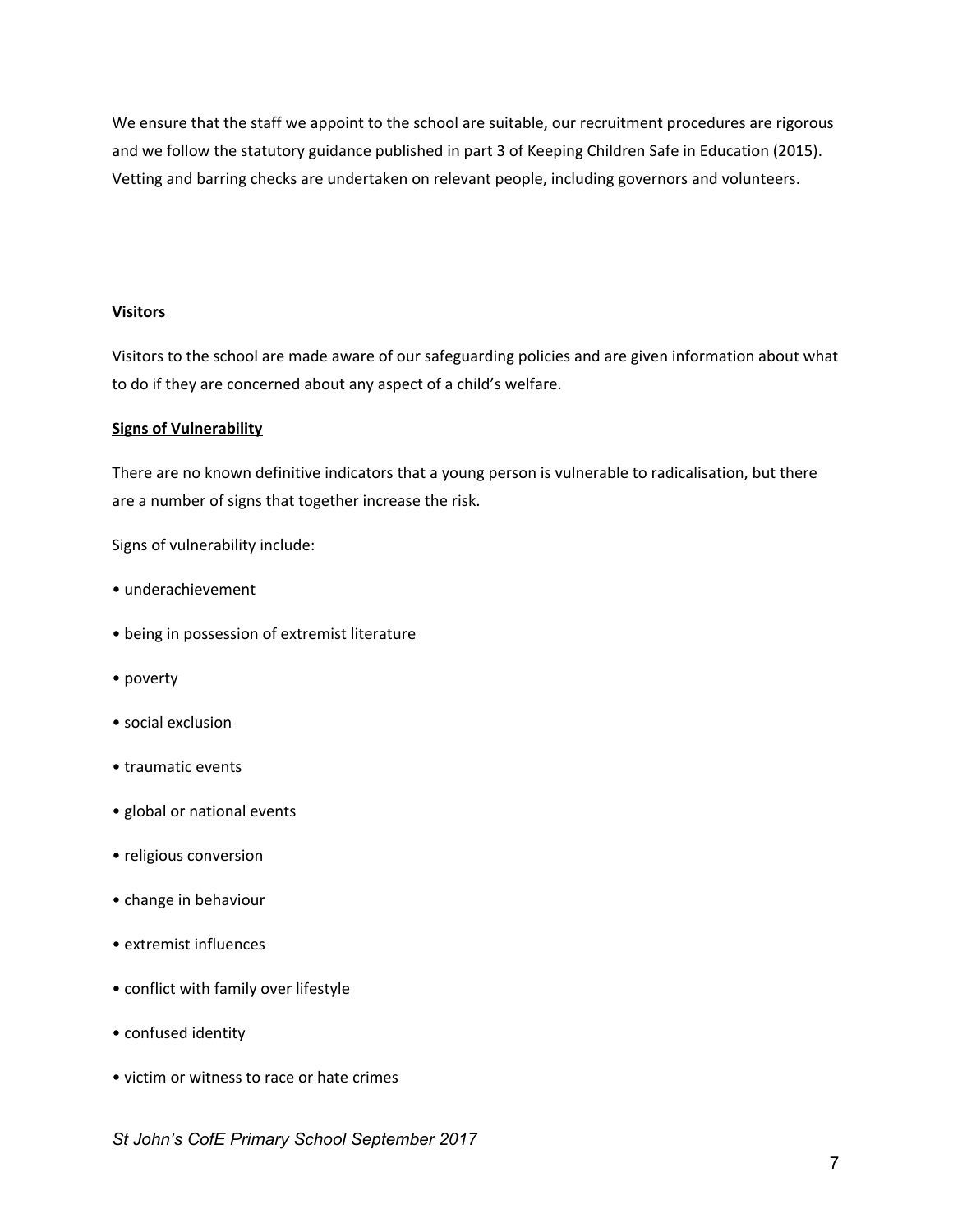• rejection by peers, family, social groups or faith

#### **Recognising Extremism**

Early indicators of radicalisation or extremism may include:

- showing sympathy for extremist causes
- glorifying violence, especially to other faiths or cultures
- making remarks or comments about being at extremist events or rallies
- evidence of possessing illegal or extremist literature
- advocating messages similar to illegal organisations or other extremist groups

• out of character changes in dress, behaviour and peer relationships (but there are also very powerful narratives, programs and networks that young people can come across online so involvement with particular groups may not be apparent)

- secretive behaviour
- online searcher or sharing extremist messages or social profiles
- intolerance of difference, including faith, culture, gender, race or sexuality
- graffiti, art work or writing that displays extremist themes
- attempts to impose extremist views or practices on others
- verbalizing anti-Western or anti-British views
- advocating violence towards others

#### **Referral Process**

Staff and visitors must be constantly vigilant and remain fully informed about the issues which affect the local community, Watford, and society in which we teach. They must refer all concerns about children and young people who show signs of vulnerability or radicalisation to the Designated Safeguarding Lead, Mrs H Langeveld, using the usual methods for reporting other safeguarding concerns.

The Head Teacher and Chair of Governors will discuss the most appropriate course of action on a case-by-case basis and will decide when a referral to external agencies is needed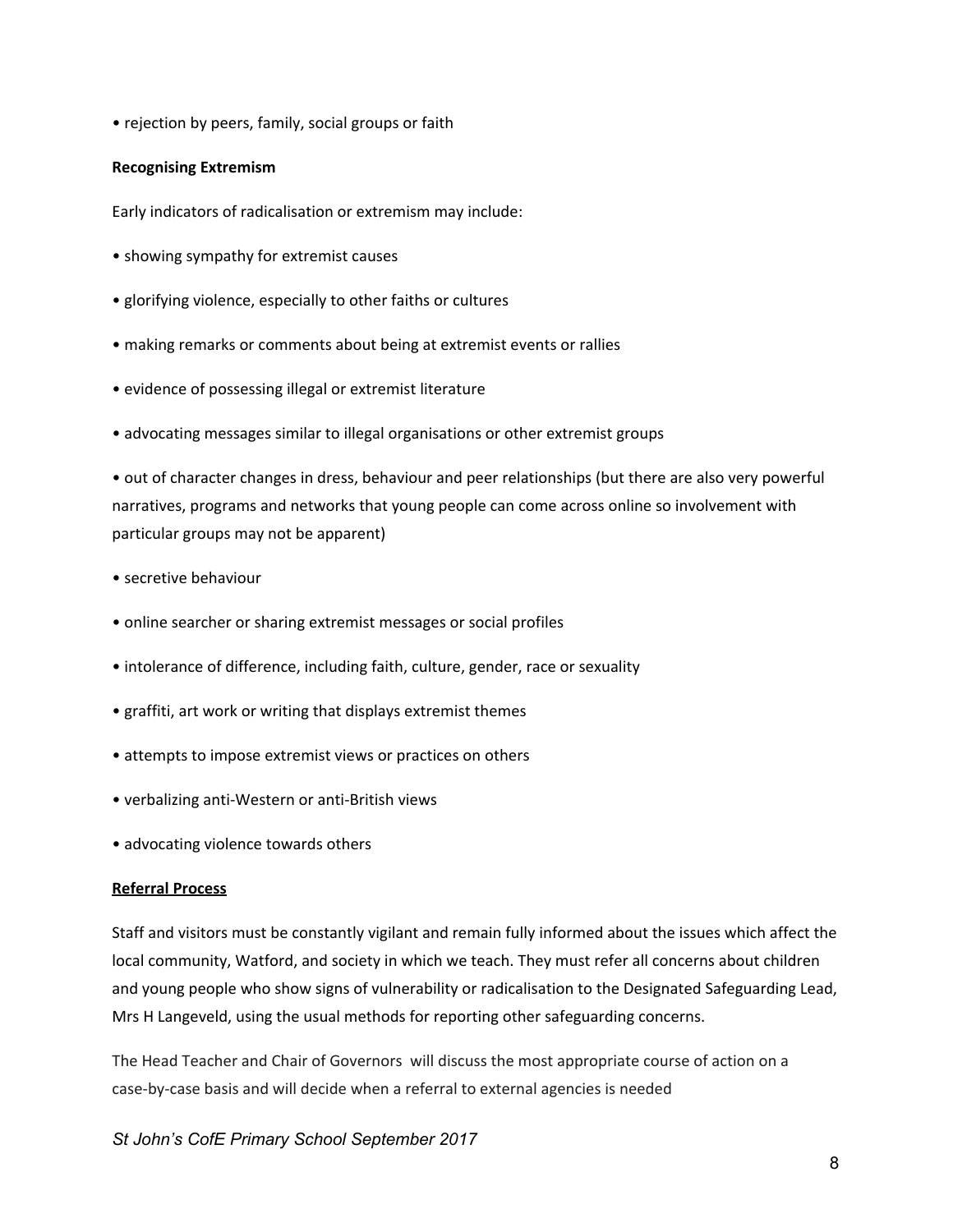As with any child protection referral, staff must be made aware that if they do not agree with a decision not to refer, they can make the referral themselves and will be given the contact details to do this via the safeguarding board in the staffroom.

When there are significant concerns about a pupil the Designated Safeguarding Lead in liaison with the Chair of Governors will make a referral to the Prevent team at *prevent@herts.pnn.police.uk* 

or Hertfordshire Safeguarding Children Board (HSCB) Tel: 0300 123 4043

### **Monitoring and evaluation:**

This policy will be monitored by the governing body at least annually by receiving a report from the Designated Safeguarding Lead. This is not a statutory policy and will be reviewed at an appropriate time not later than two years after ratification by the governing body.

| Signed and date | The policy document must be signed and dated by |
|-----------------|-------------------------------------------------|
|                 | the head teacher and chair of governing body. A |
|                 | review date should also be stated.              |

## **Legislation**

#### Statutory Duties

The duty to prevent children and young people being radicalised is set out in the following documents.

- Counter Terrorism and Security Act (2015)
- Keeping Children Safe in Education (2015)
- Prevent Duty Guidance (2015)
- Working together to Safeguard Children (2015)

#### **Non-statutory Guidance**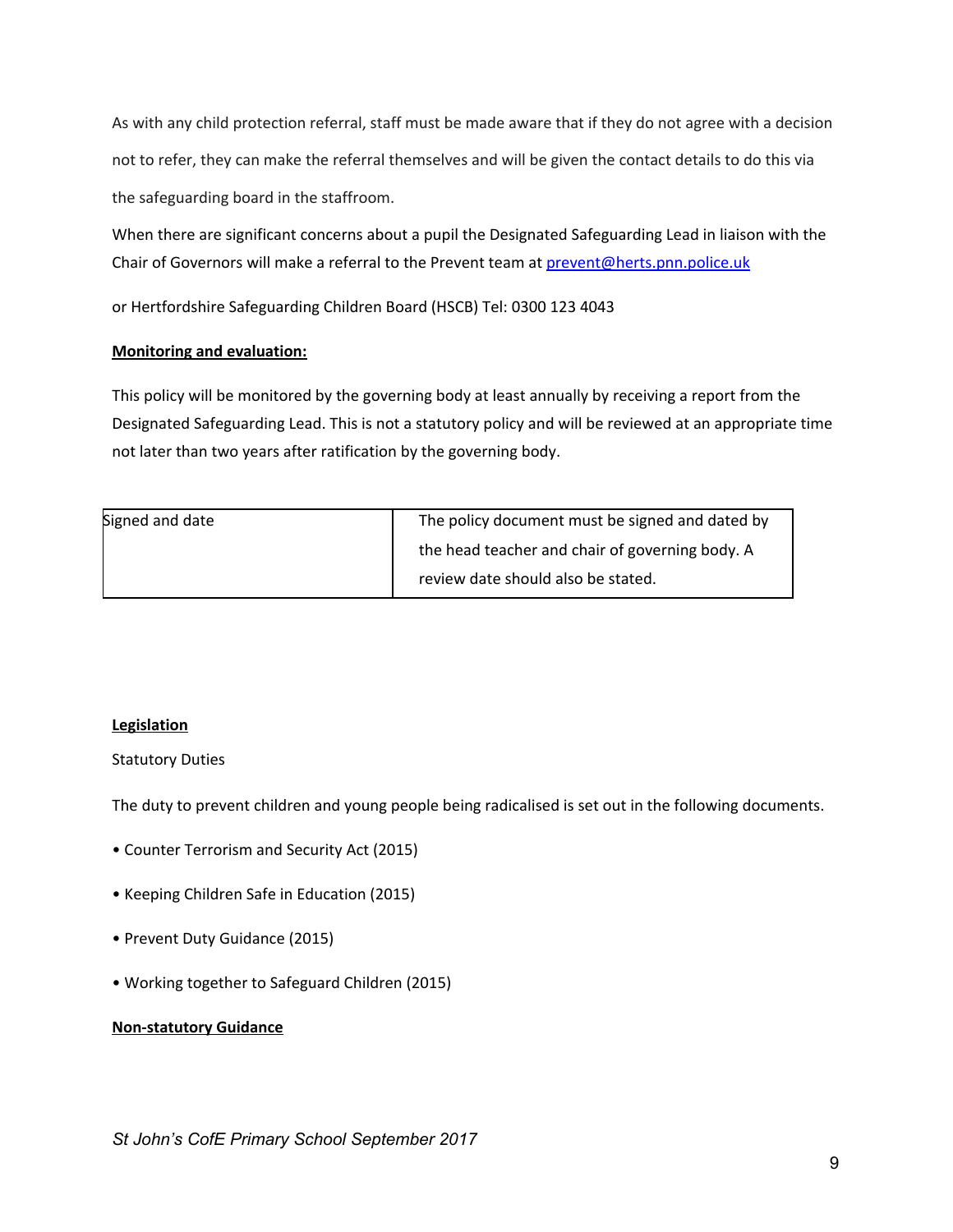• Promoting fundamental British values as part of SMSC in schools: Departmental advice for maintained schools, (DfE 2014).

#### **Related Policies**

- Acceptable use of the Internet and Digital Technology Policy
- Positive Behaviour Policy
- Safeguarding Policy
- Equality Statement and Objectives
- PSHE Policy
- RE Policy
- Staff Code of Conduct
- Teaching and Learning Policy
- Whistle-blowing Policy

#### *Appendix 1*

#### **Definitions**

Extremism is defined in the 2011 Prevent strategy as vocal or active opposition to fundamental British values, including democracy, the rule of law, individual liberty and mutual respect and tolerance of different faiths and beliefs. We also include in our definition of extremism calls for the death of members of our armed forces, whether in this country or overseas.

Radicalisation refers to the process by which a person comes to support terrorism and extremist ideologies associated with terrorist groups.

British Values are democracy, the rule of law, individual liberty and mutual respect and tolerance of those with different faiths and beliefs.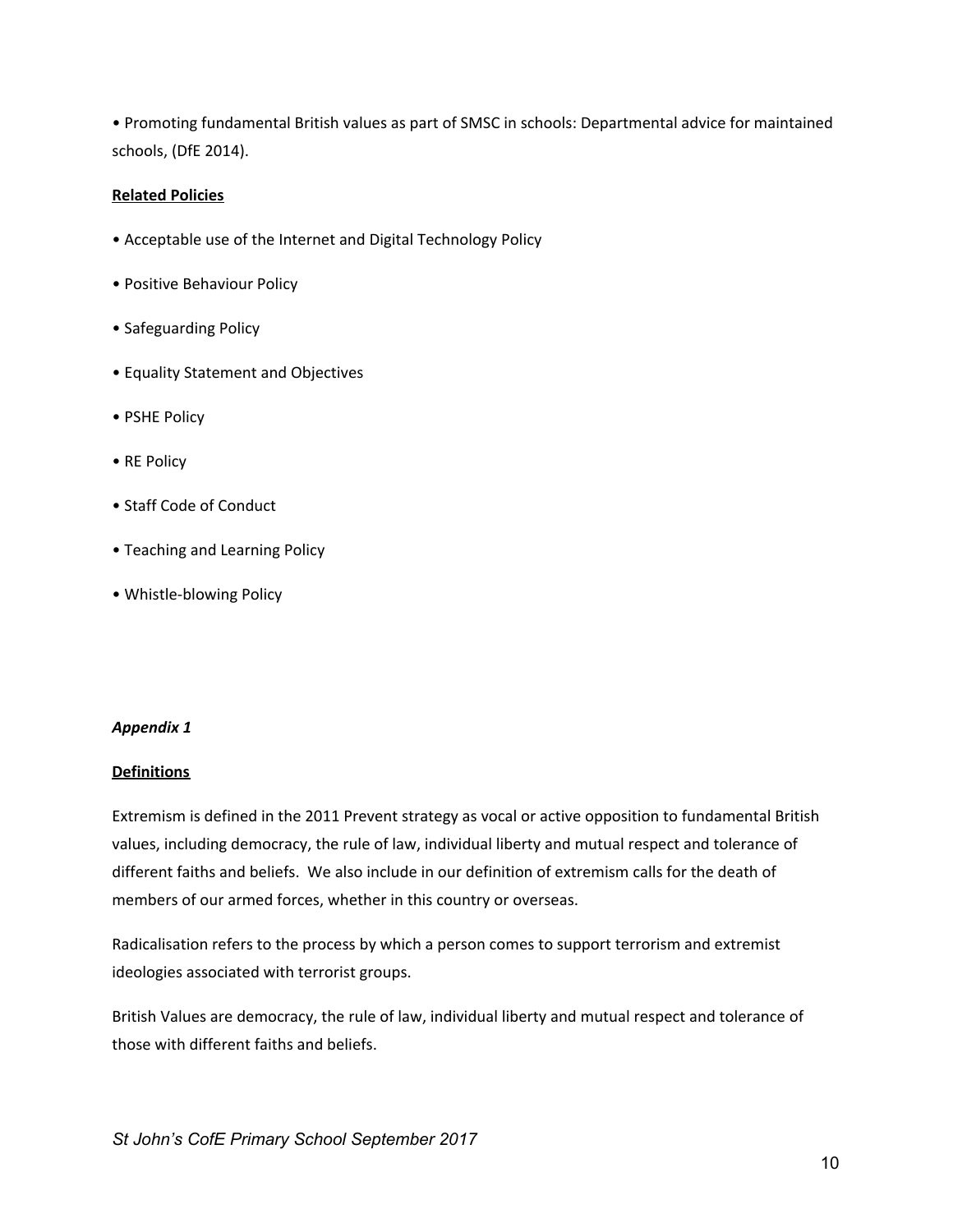# *Appendix 2*

# **Guidance Documentation**

| DfE and Home Office website                                                           | www.educationagainsthate.com                                                                      |
|---------------------------------------------------------------------------------------|---------------------------------------------------------------------------------------------------|
| Prevent for FE                                                                        | www.preventforfeandtraining.org.uk                                                                |
| Channel general awareness                                                             | www.counterextremism.lgfl.net                                                                     |
| Workshop to Raise Awareness of Prevent e: WRAP@homeoffice.x.gsi.gov.uk                |                                                                                                   |
| <b>School Inspection Handbook</b>                                                     |                                                                                                   |
|                                                                                       | https://www.gov.uk/government/publications/school-inspection-handbook September-2015              |
| Ofsted ISEYES June 2015                                                               |                                                                                                   |
| Inspecting Safeguarding in early years education and skills settings                  |                                                                                                   |
|                                                                                       | https://www.gov.uk/government/uploads/system/uploads/attachment_data/file/434929/Inspecting_sa    |
| feguarding in early years education and skills settings.doc                           |                                                                                                   |
| <b>KCSIE March 2015</b>                                                               |                                                                                                   |
|                                                                                       | DfE Keeping Children Safe in Education-Statutory guidance for schools and colleges September 2016 |
| https://www.gov.uk/government/publications/keeping-children-safe-in-education--2      |                                                                                                   |
| Children Missing Education-Statutory guidance for LAs January 2015                    |                                                                                                   |
| DfE Children Missing Education- Statutory guidance for Local Authorities January 2015 |                                                                                                   |
|                                                                                       | https://www.gov.uk/government/uploads/system/uploads/attachment_data/file/395138/Children_mis     |
| sing education Statutory guidance for local authorities.pdf                           |                                                                                                   |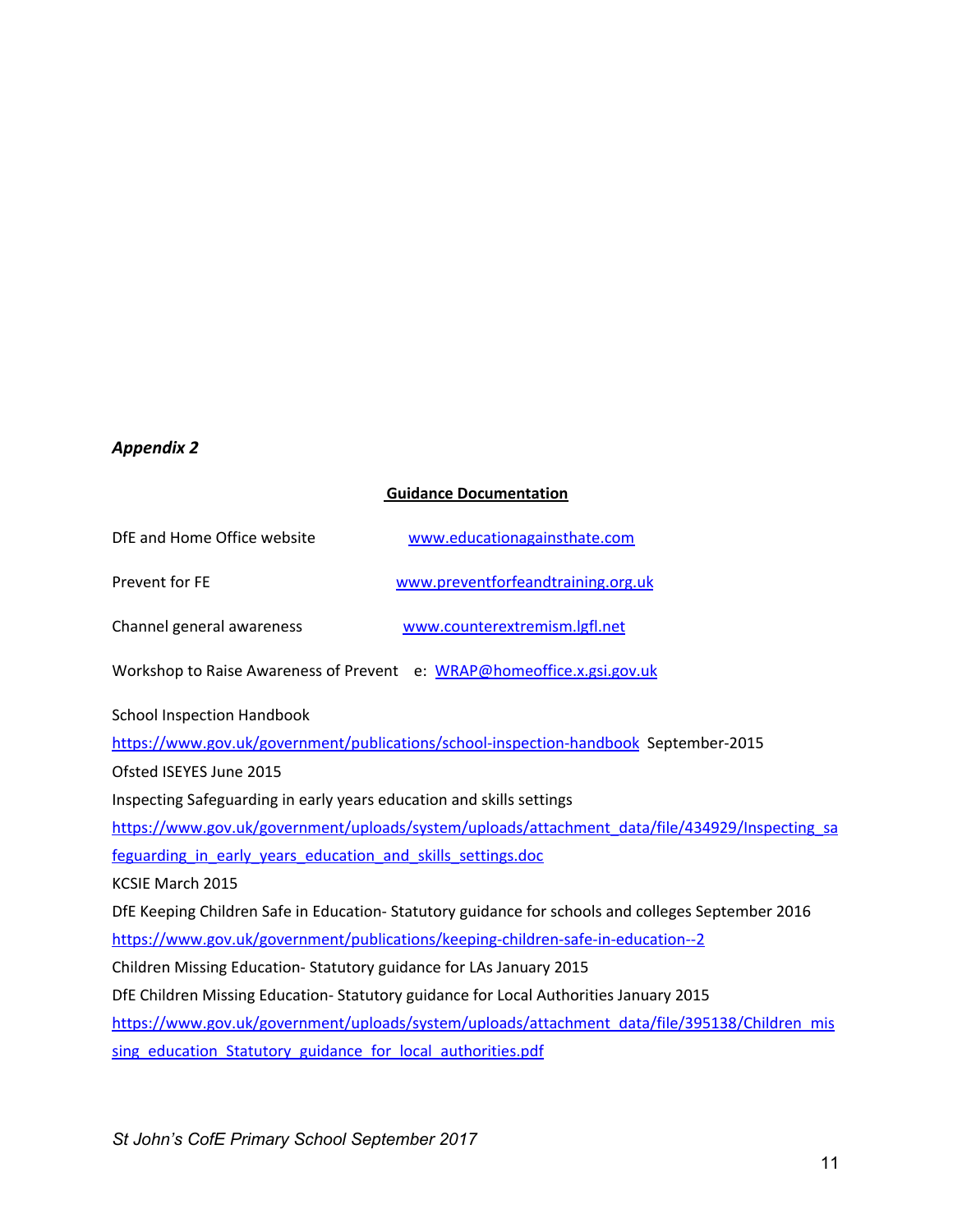The HMG Prevent Duty Guidance for England and Wales June 2015

Channel Duty Guidance 2015

Counter-Terrorism and Security Act 2015

How social media is used to encourage travel to Syria and Iraq: briefing note for schools July 2015.

#### Associated resources

Promoting fundamental British Values as part of SMSC in schools DfE 2014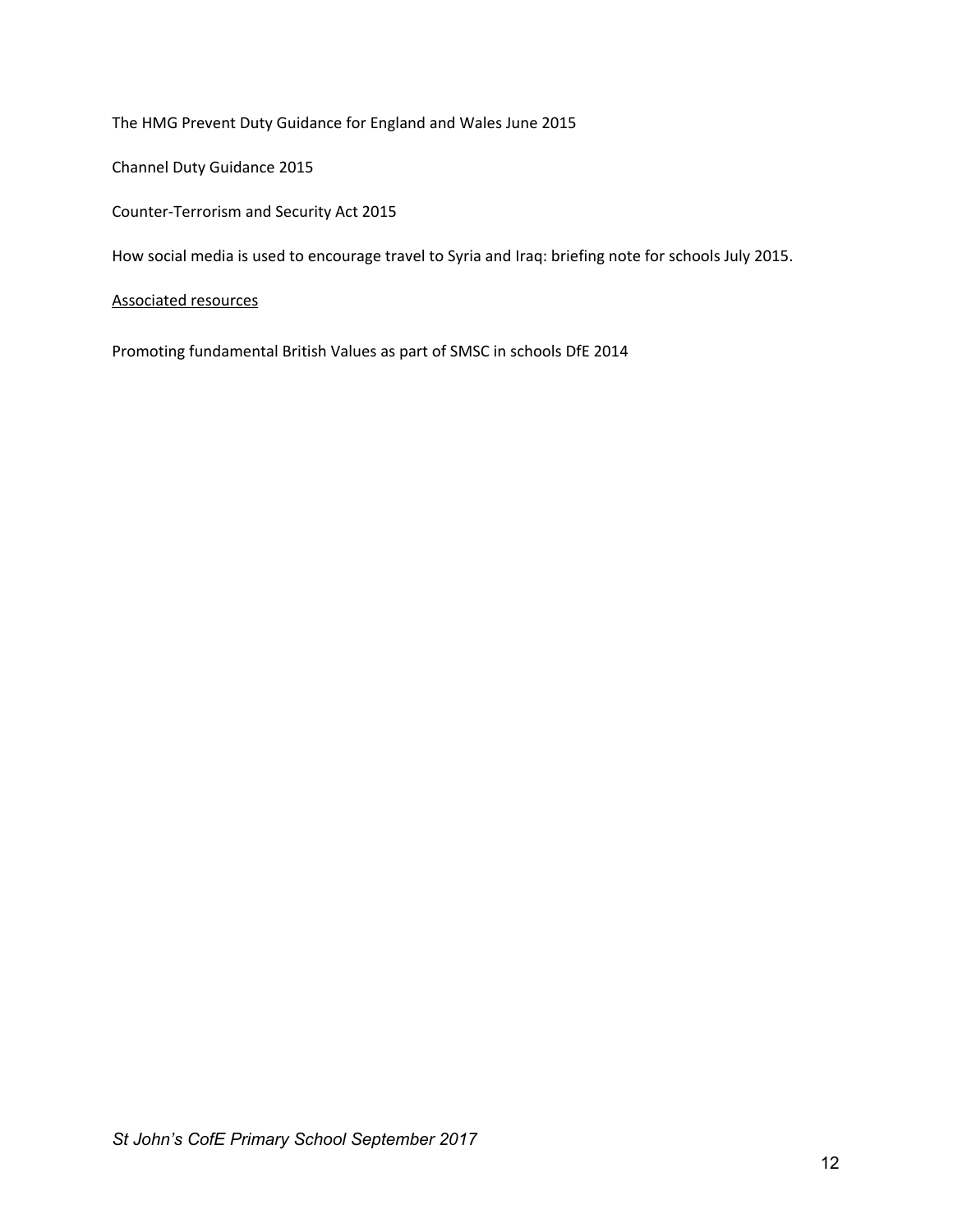# *Appendix 3*

## **Prevent Resource Materials for use in schools**

DfE/HO website[:](http://www.educationagainsthate.com/) [www.educationagainsthate.com](http://www.educationagainsthate.com/)

|                | <b>Details</b>                              | Link                            |
|----------------|---------------------------------------------|---------------------------------|
| Product        |                                             |                                 |
| Hammersmith    | Produced by H&F LA.                         | https://lbhf.gov.uk/Directory/  |
| and Fulham     | Lesson materials written by one of the      | <b>Education and</b>            |
| Prevent        | leading Prevent Coordinators.               | Learning/Schools                |
| resources pack | A series of lesson plans, covering digital  | and Colleges/School Staff Zone  |
|                | awareness, stereotyping, conspiracy         | /197029 Prevent and schools     |
|                | theories and extremism. This is free,       | resources and lesson plans.asp  |
|                | publicly accessible and already in use in   |                                 |
|                | LBHF schools. KS2 - KS4 materials could be  |                                 |
|                | used by most teacher with little need for   |                                 |
|                | additional training, mainly                 |                                 |
|                | because there is a wide range of additional |                                 |
|                | materials recommended                       |                                 |
|                |                                             |                                 |
| Interfaith     | Established by the Maimonides Interfaith    | http://interfaithexplorers.com/ |
| Explorers      | Foundation which was founded by             |                                 |
|                | Professor Nassar David Khalili. Its mission |                                 |
|                | is to bring people together through art,    |                                 |
|                | culture and education.                      |                                 |
|                | Lesson materials written by                 |                                 |
|                | EdisonLearning. Some good quality           |                                 |
|                | materials on this site which also includes  |                                 |
|                | teachers' guidance notes and resources.     |                                 |
|                | Many resources for learning about major     |                                 |
|                | faiths Christianity, Judaism, Islam. No     |                                 |
|                | focus on extremism but based around the     |                                 |
|                | broader issues. Schemes of work are not     |                                 |